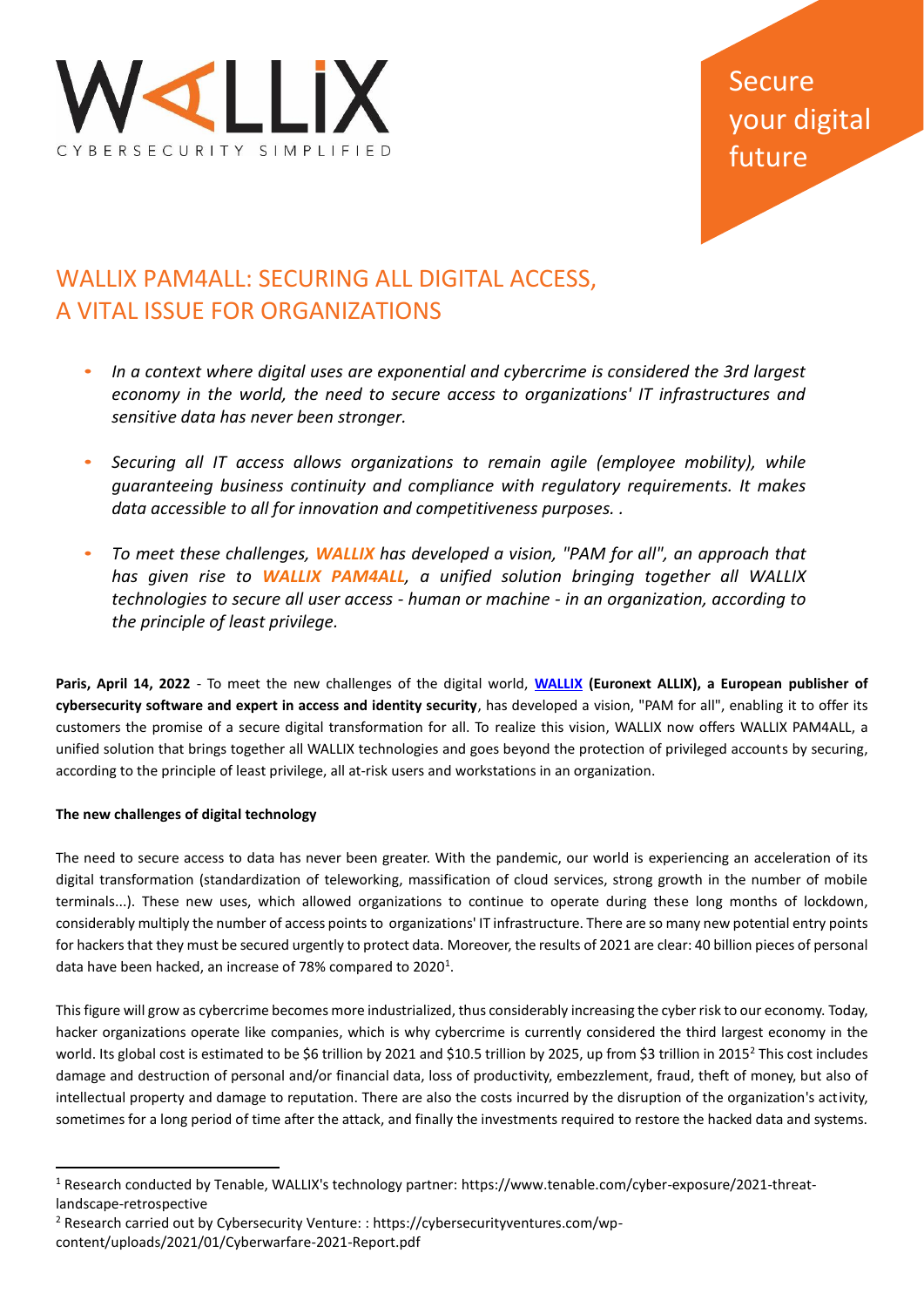We are living in a paradigm shift where perimeter security no longer exists, where users - whether humans or machines - are increasingly mobile and need to access organizations' data, at any time, from anywhere. Data itself is becoming volatile (cloud storage, SaaS solutions, automation...) to control costs and gain agility. This affects all sectors, especially the most critical ones such as healthcare, industry, insurance, or public services, which urgently need to secure all these access, to ensure business continuity, while respecting regulatory requirements in terms of risk management and data protection. Data must remain accessible to all in order to continue to innovate and thus ensure economic competitiveness.

#### **The answer: WALLIX PAM4ALL**

In the current context, it is essential for organizations to secure their IT access and not only the most sensitive accounts (privileged accounts). WALLIX PAM4ALL is a unified solution combining all WALLIX technologies, which goes beyond securing privileged accounts, and protects, according to the principle of least privilege, user access and workstations, to avoid contamination by malware or ransomware. At some point in their daily functions, all users need privileges to access certain digital resources in the organization. The challenge is to provide access at the right time, at the right privilege level, to perform the expected task, regardless of where the user is located, whether inside or outside the company.

WALLIX PAM4ALLprovides access control and visibility over:

- **All users:** employees, suppliers, partners, humans, or machines
- All **sessions**
- All **the company's strategic assets**
- All **the company's endpoints**

To do this, WALLIX PAM4ALL combines WALLIX technologies in one single solution:

- **Multi-Factor Authentication (MFA):**  To neutralize the risks associated with compromised credentials
- **Remote Access Management:** To enable remote access for vendors, employees, or third-party maintainers
- **Session Management:**  To monitor, track, and audit sessions
- **Password management:**

To secure and rotate passwords and keys, and remove hard passwords

• **Least privilege management:**

To grant the right access rights to the right user at the right time, thus stopping the spread of malware by blocking lateral and vertical movement in the network.

"*WALLIX PAM4ALL is the promise of a secure digital transformation for all organizations, in a rapidly changing digital context. With PAM4ALL, our customers have the means to quickly implement a Zero-Trust architecture thanks to strong user authentication, access control adapted to each user (human or machine), at the right time (Just-In-Time), and to integrate traceability in the IS. It is also the possibility to have a dynamic view of the activity on your network and to protect yourself from advanced threats, particularly malware. WALLIX PAM4ALL is scalable to meet the many challenges of our customers, such as the security of user accounts, keys, and certificates required for automation and DevOps practices. We offer the ability to secure DevOps environments regardless of the type of automation platform used, without exposing credentials. Our offer allows to maintain the agility expected by the development teams while allowing IT administrators to enforce the company's access control policies, with the required privilege levels. PAM4ALL is finally an efficient and simple way to apply best practices for password rotation, without fear of process disruption,*" explains **Edwige Brossard, Product & Marketing Director at WALLIX**.

#### **ABOUT WALLIX**

A software company providing cybersecurity solutions, WALLIX is the European specialist in Identity and Access Security Solutions. WALLIX PAM4ALL, the unified privilege management solution, enables companies to respond to today's data protection challenges. It guarantees detection of and resilience to cyberattacks, which enables business continuity. The solution also ensures compliance with regulatory requirements regarding access to IT infrastructures and critical data. WALLIX PAM4ALL is distributed through a network of more than 300 resellers and integrators worldwide. Listed on the Euronext (ALLIX), WALLIX supports more than 1900 organizations in securing their digital transformation. WALLIX is a founding member of the HEXATRUST group and has been included in the Futur40, the first ranking of growth companies on the stock exchange published by Forbes France and is part of the Tech 40 index.